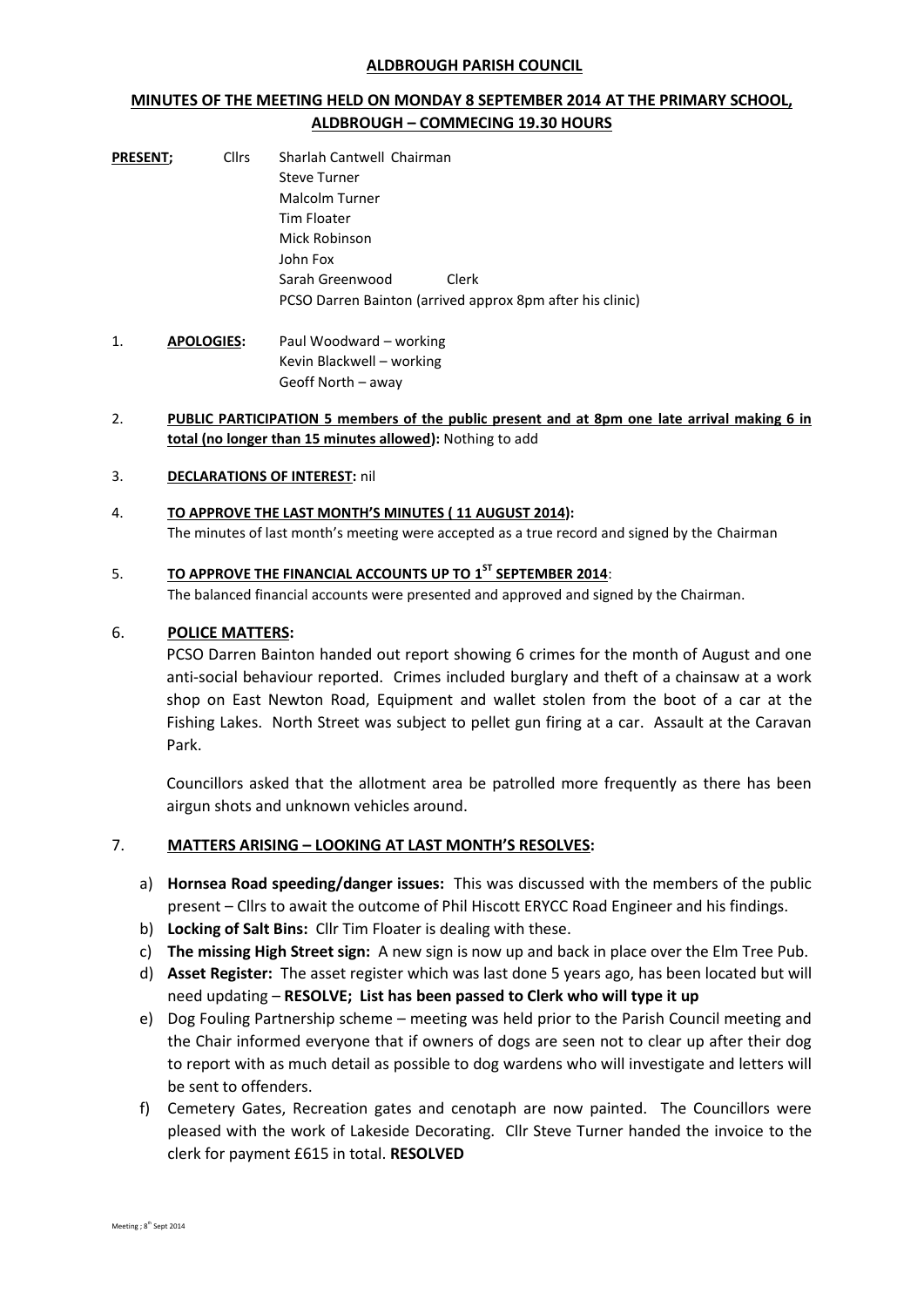- g) Still awaiting the assessment by ERYCC re the Citizen Link Building and its state of repair. Suggestion was made that maybe it could be used by the local Police as an office and enquiry place. **RESOLVE; CLERK TO EMAIL ERYCC AND ASK IF THE BUILDING COULD BE USED FOR THIS**
- h) The disrepair of the seat on North Street **RESOLVE; CLLR STEVE TURNER TO ASK A LOCAL HANDYMAN IF HE WOULD REPAIR THE SEAT**
- i) The Aldbrough Lifestyle team had asked if they could link in with Aldbrough Parish Council's website and this has been agreed by Cllr Kevin Blackwell who manages the Aldbrough Website.
- j) Graffiti on 17 Hornsea Road, **RESOLVE; CLLR STEVE TURNER HAS SPOKEN TO OCCUPIER OF NO 17 AND HOPES HE WILL MODIFY THE GRAFFITI DOWN ALSO CLERK WAS ASKED TO CHASE THIS UP AND REPORT AGAIN TO ERYCC AND REMIND THEM THIS IS A CONSERVATION AREA**
- k) Cars with disability badges parking on double yellow lines Hornsea Road: **RESOLVE; NO RESPONSE AS YET FROM ERYCC THEREFORE CLERK HAS BEEN ASKED TO CONTACT THE CAR PARKING ENFORCEMENT TEAM DIRECT.**
- 8. **CLG GAS SITE UPDATE:** Cllr Mick Robinson attended the recent meeting and stated that the minutes will be circulated from CLG to the Councillors in due course
- 9. **CLERK'S REMUNERATION/MILEAGE/CONTRACT OF EMPLOYMENT AND HOLIDAY ENTITLEMENT:**

The Clerk and members of the public were asked to leave the room whilst Councillors discussed the above. When Clerk and members of the public returned to the meeting room they were informed that the Councillors would be writing to the clerk for her to peruse their letter and to sign a contract at the next meeting if she feels the document fair.

### 10. **ANNUAL AUDIT COMPLETED:**

Clerk presented the finalised annual audit which has now been checked and verified by PKF Littlejohn and financial audit to be displayed on the noticeboard for a period of 2 weeks.

### 11. **PLANNING APPLICATIONS:**

Crossmere bungalow planning application for windows has been approved. Cowden Parva appeal has finally been granted.

### 12. **CORRESPONDENCE:**

- a) Chair had correspondence from Kath Moore re the trees in the churchyard need pruning **RESOLVE; CLLR STEVE TURNER TO TAKE A LOOK AT THEM AND ASSESS.**
- b) The Church are having a Flower Festival in celebration of Harvest Festival. The Church have asked the Parish Council if they would like to contribute a flower display **RESOLVE; CHAIR ASKED IF THE PARISH COUNCIL ARE HAPPY TO SUPPORT THIS – THE COUNCILLORS WERE IN AGREEANCE – FLOWERS TO BE PURCHASED AND DISPLAY SET UP.**
- c) Email received from Irena Bauman, Professor of Sustainable Urbanism, asking if Aldbrough would participate in a bid to The Joseph Rowntree Foundation asking them to work with this research team to develop a plan against flooding and climate changes. **RESOLVE; THE COUNCILLORS THOUGHT THIS COULD BE A BENEFIT TO ALDBROUGH AND TO THE EMERGENCY PLANNING STRATEGY - CLERK TO LET THE PROFESSOR KNOW.**